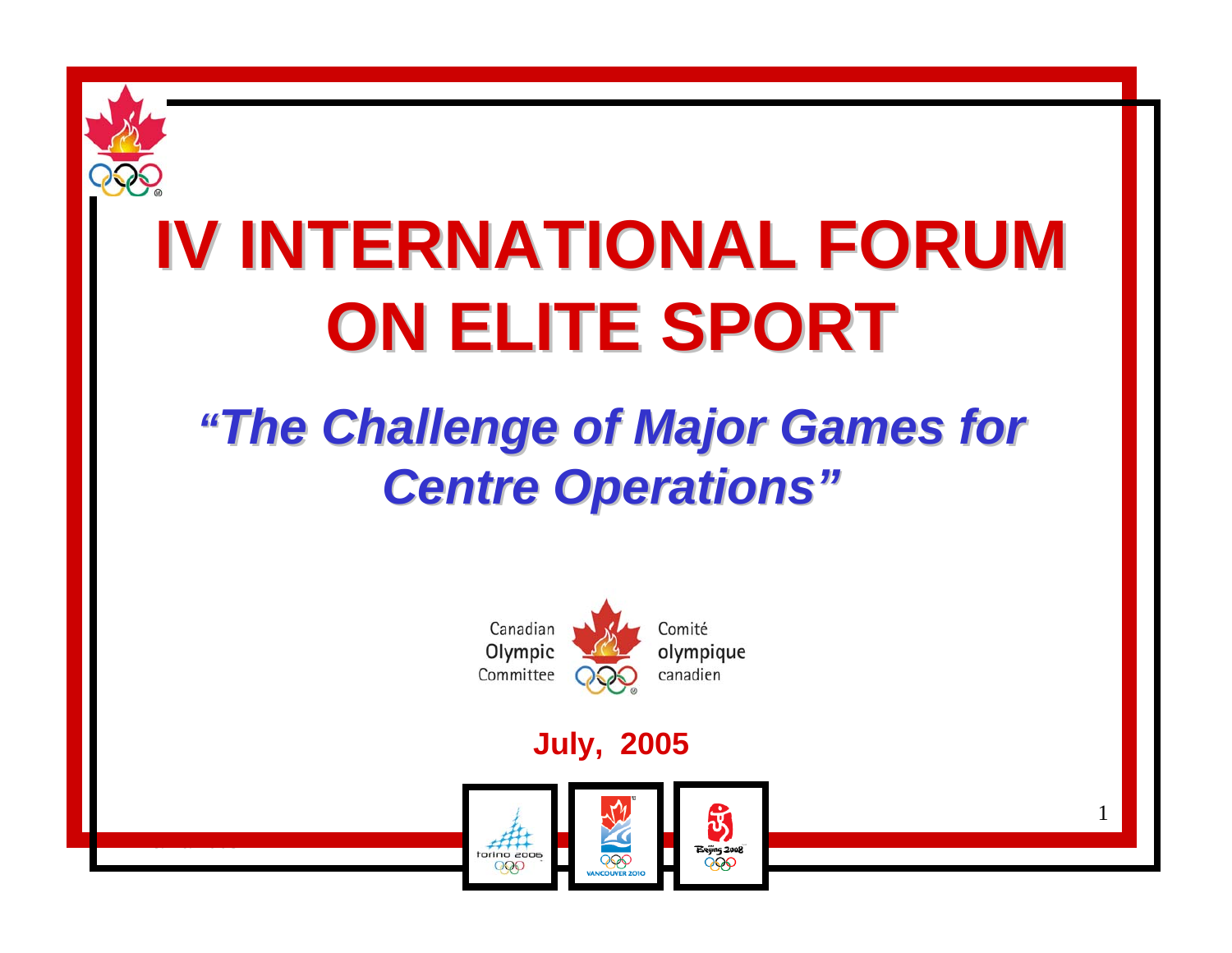

#### • **"WILL BE HOSTED BY THE CITY OF VANCOUVER!!"**

• **OPPORTUNITY TO CHANGE THE CANADIAN SPORT SYSTEM**

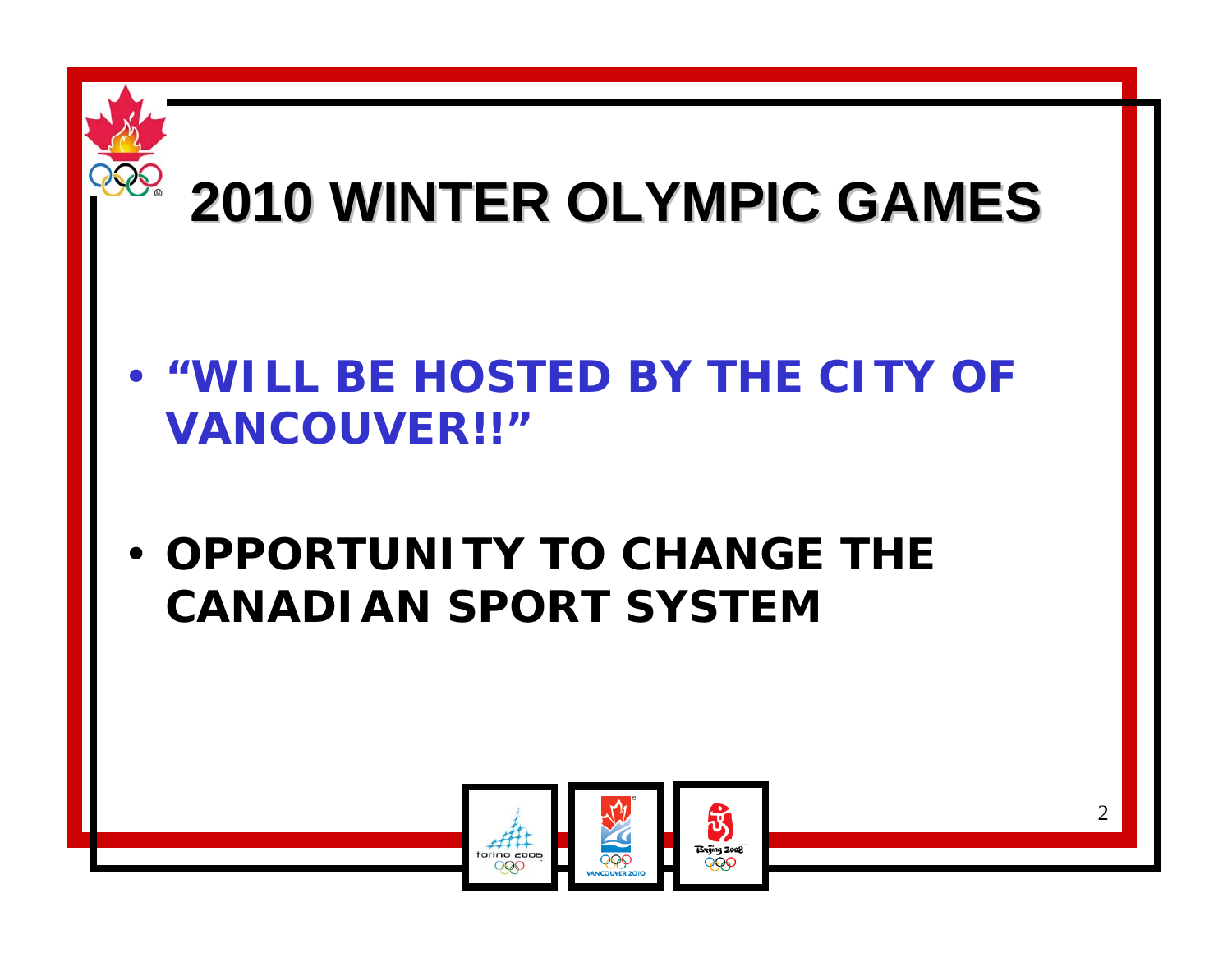

#### • **CATALYST FOR HAVING ALL WINTER OLYMPIC SPORTS AND FUNDING PARTNERS WORK TOGETHER**

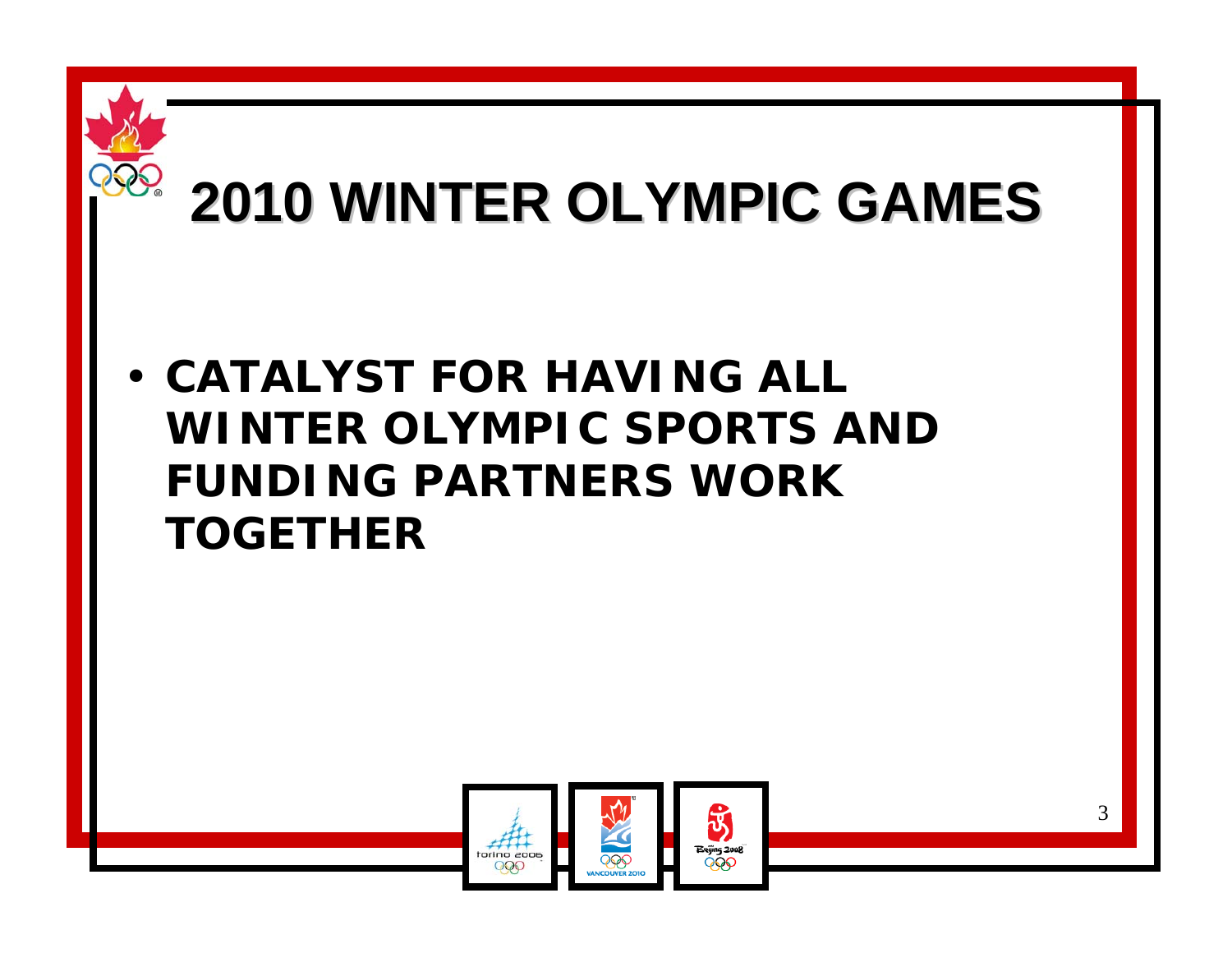

#### • **CREATION OF A PLAN FOR PERFORMANCE SUCCESS:**

## *"OWN THE PODIUM"*

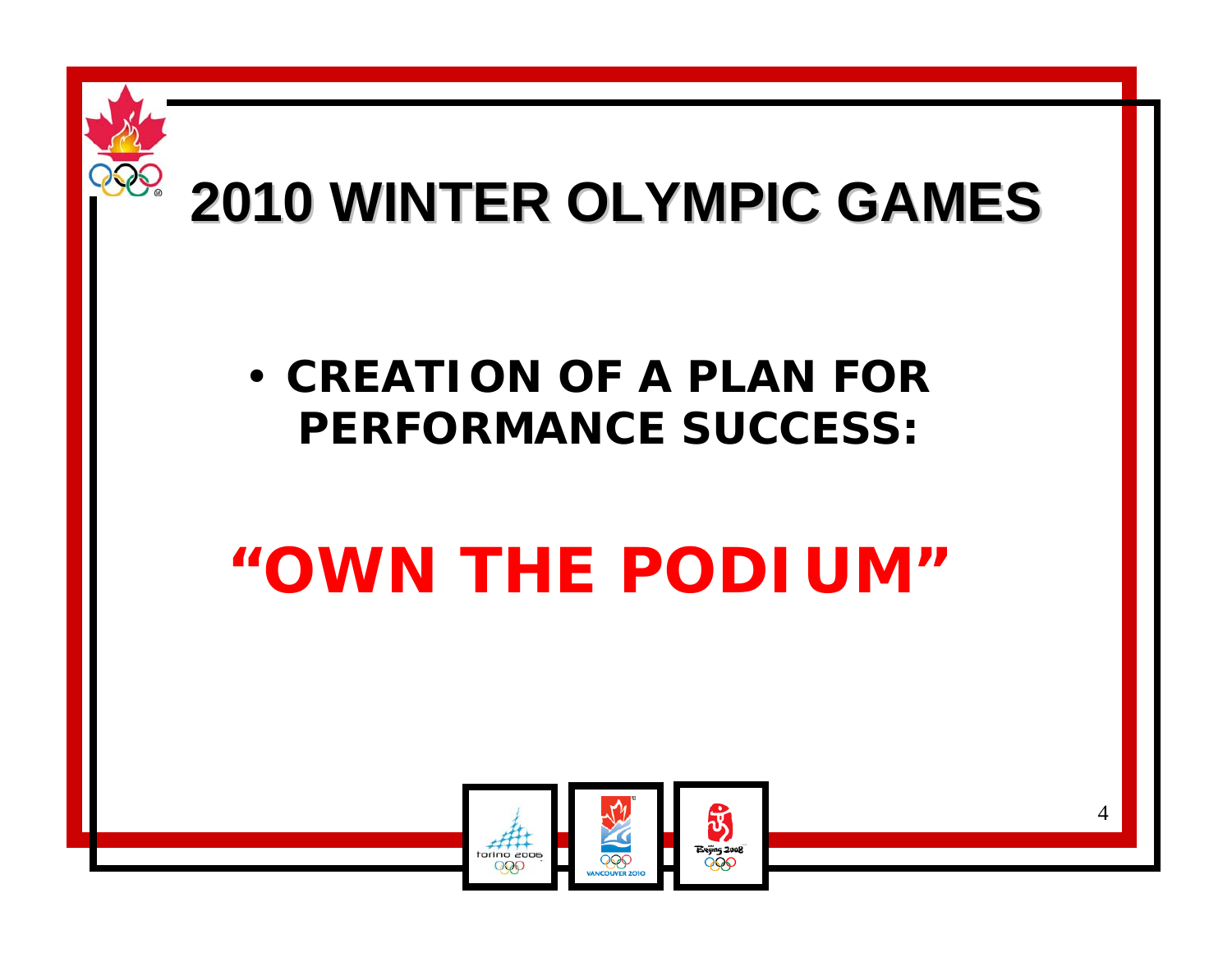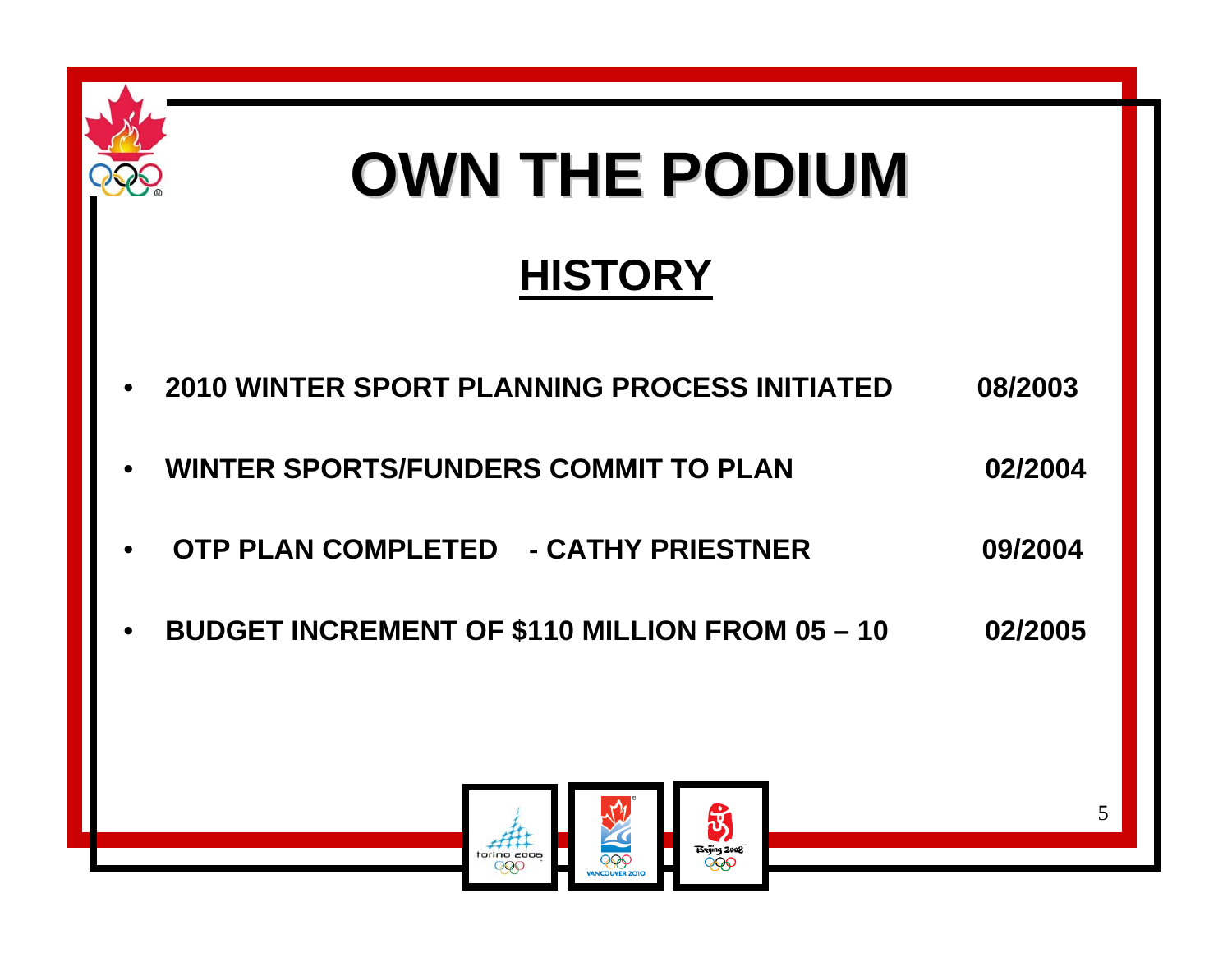

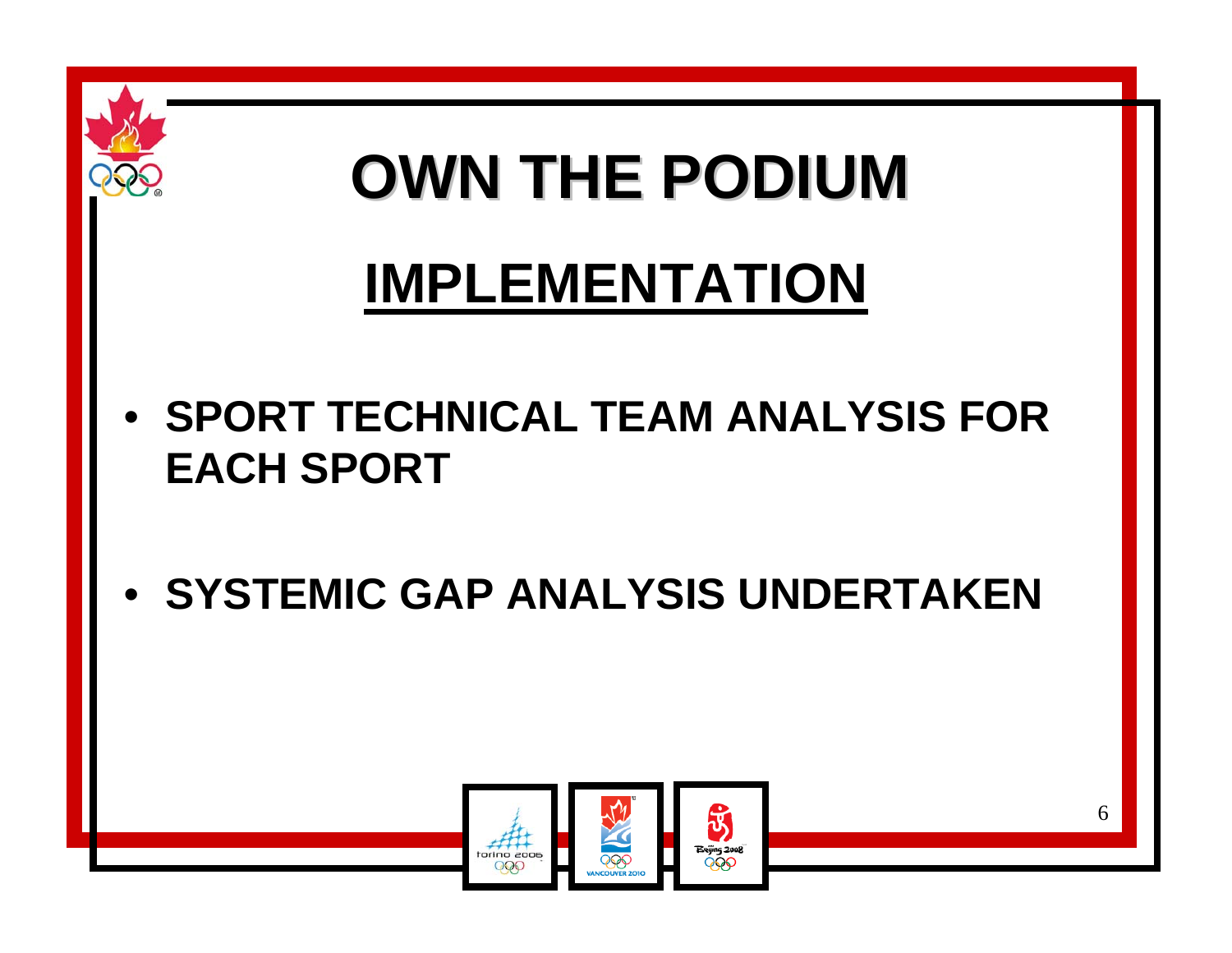

#### *WHAT WERE THE GAPS?*

- *•* **Performance Enhancement Teams: Sport Science, athlete testing, medical**
- *•***Talent ID and recruitment**
- *•***TOP SECRET 2010: Research and Innovation**
- *•***National Sport Federation Support - Athletes; Coaches, Competitions**
- *•***Olympic Games Preparation (specialization for performance!)**

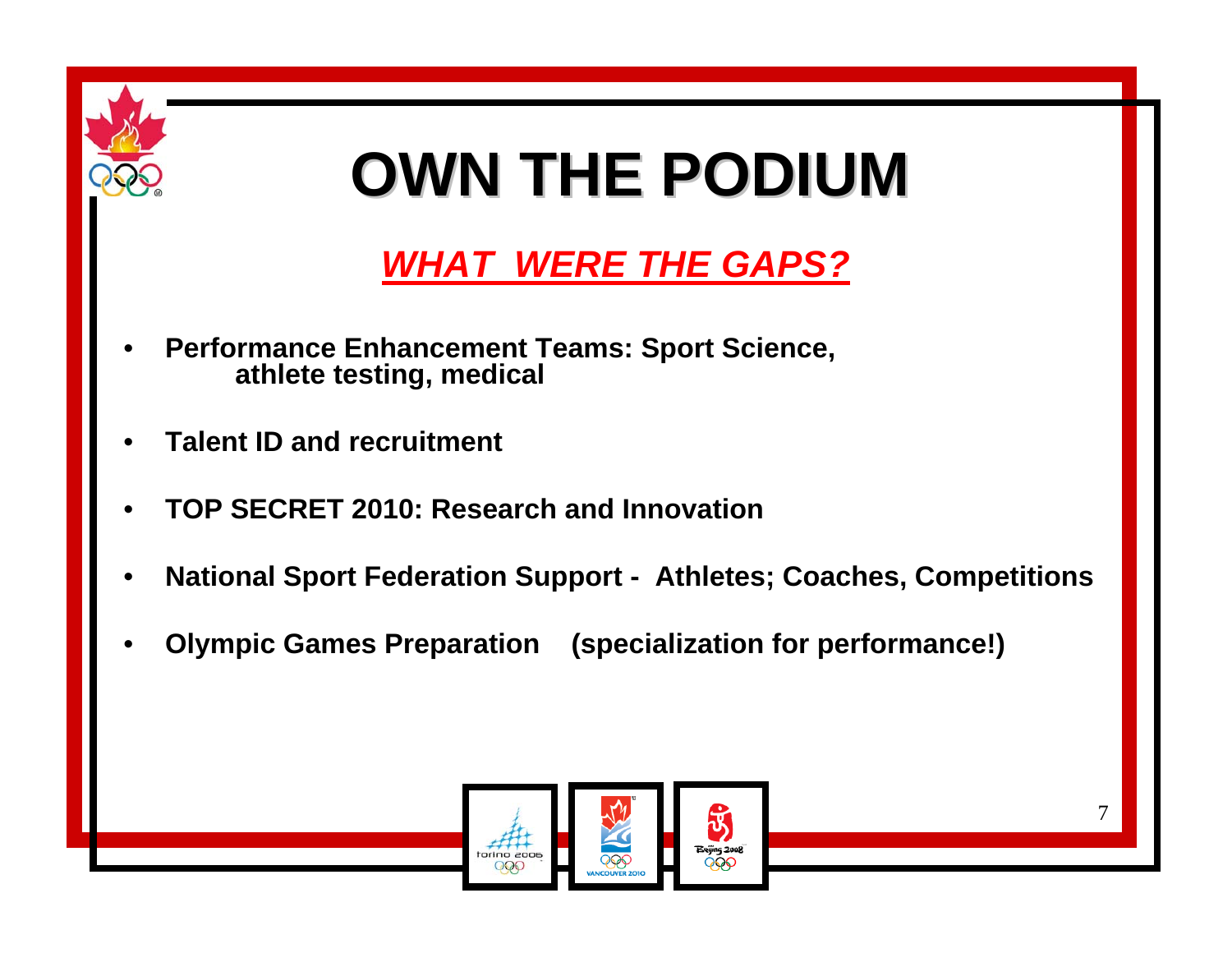

### *CHALLENGES OR OPPORTUNITIES FOR SPORT CENTRE OPERATIONS?*



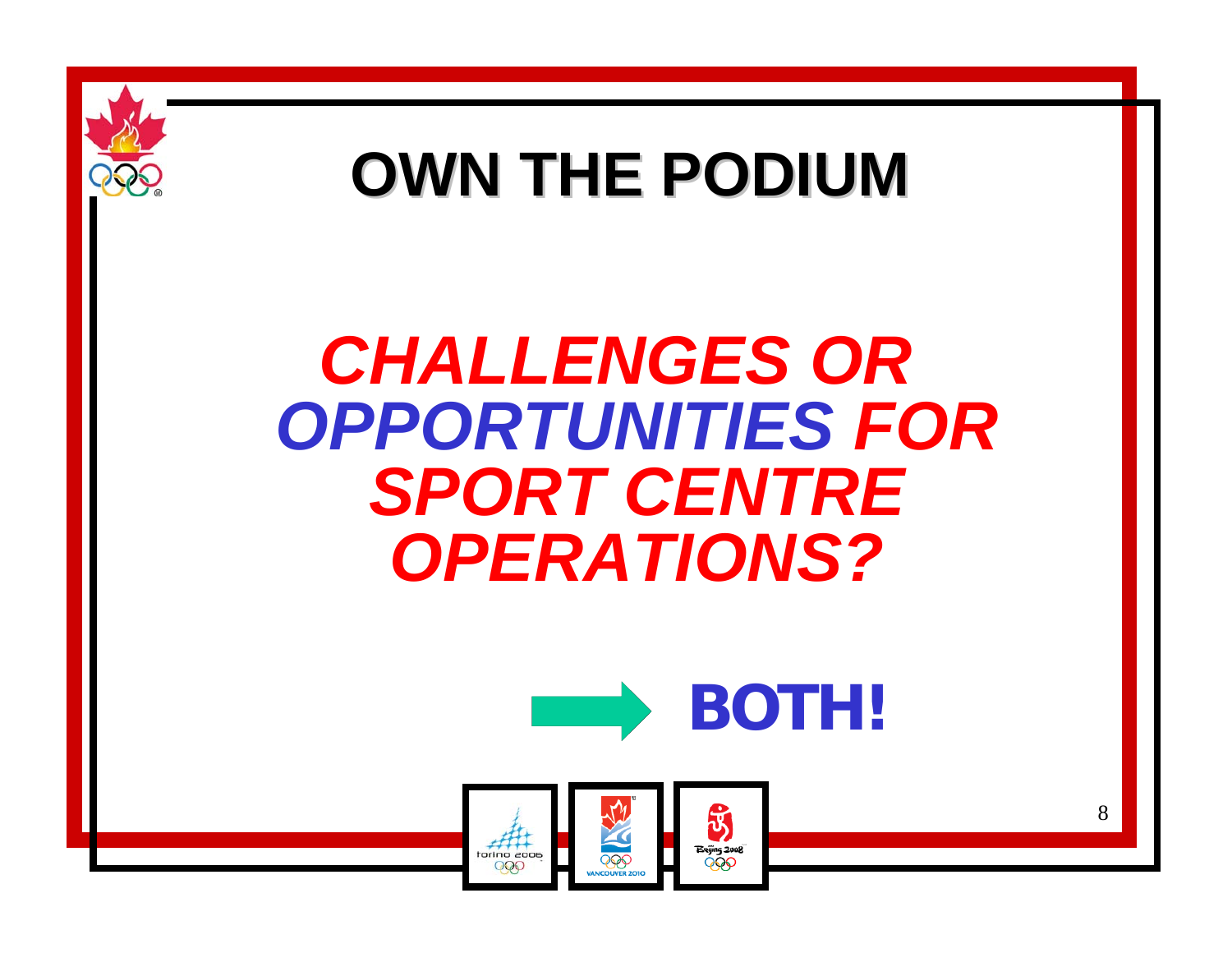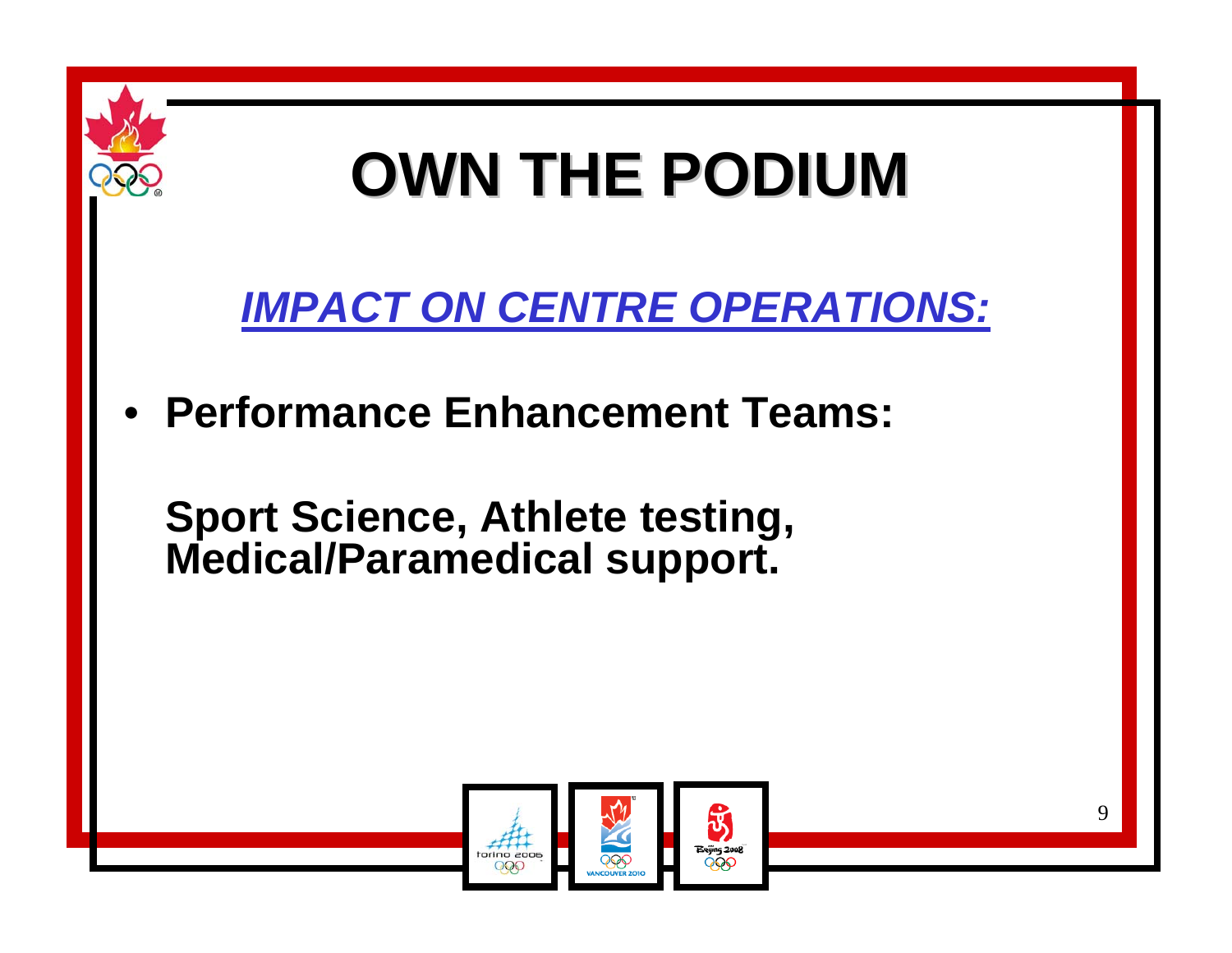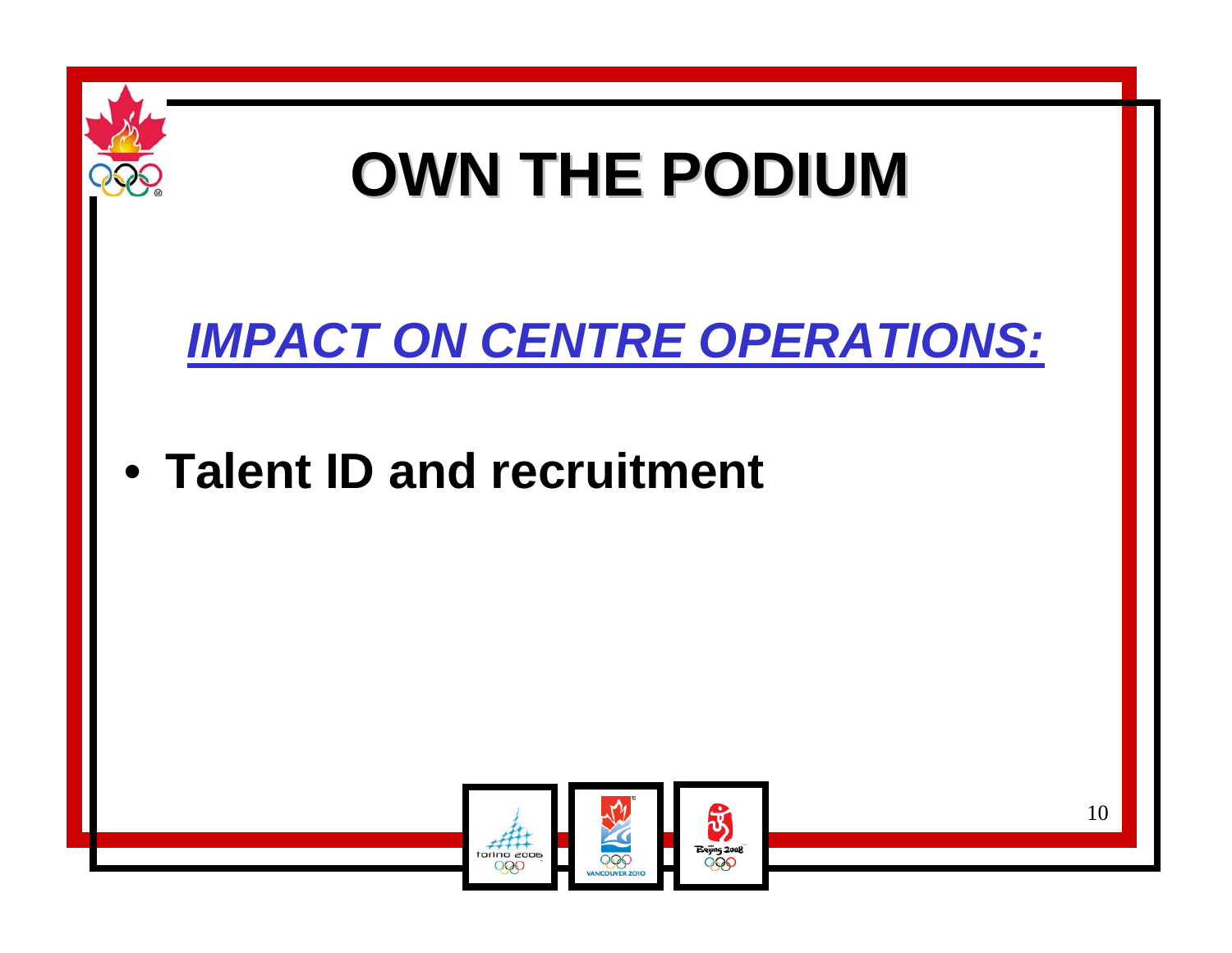

#### *IMPACT ON CENTRE OPERATIONS:*

#### **TOP SECRET 2010: Research and Innovation**

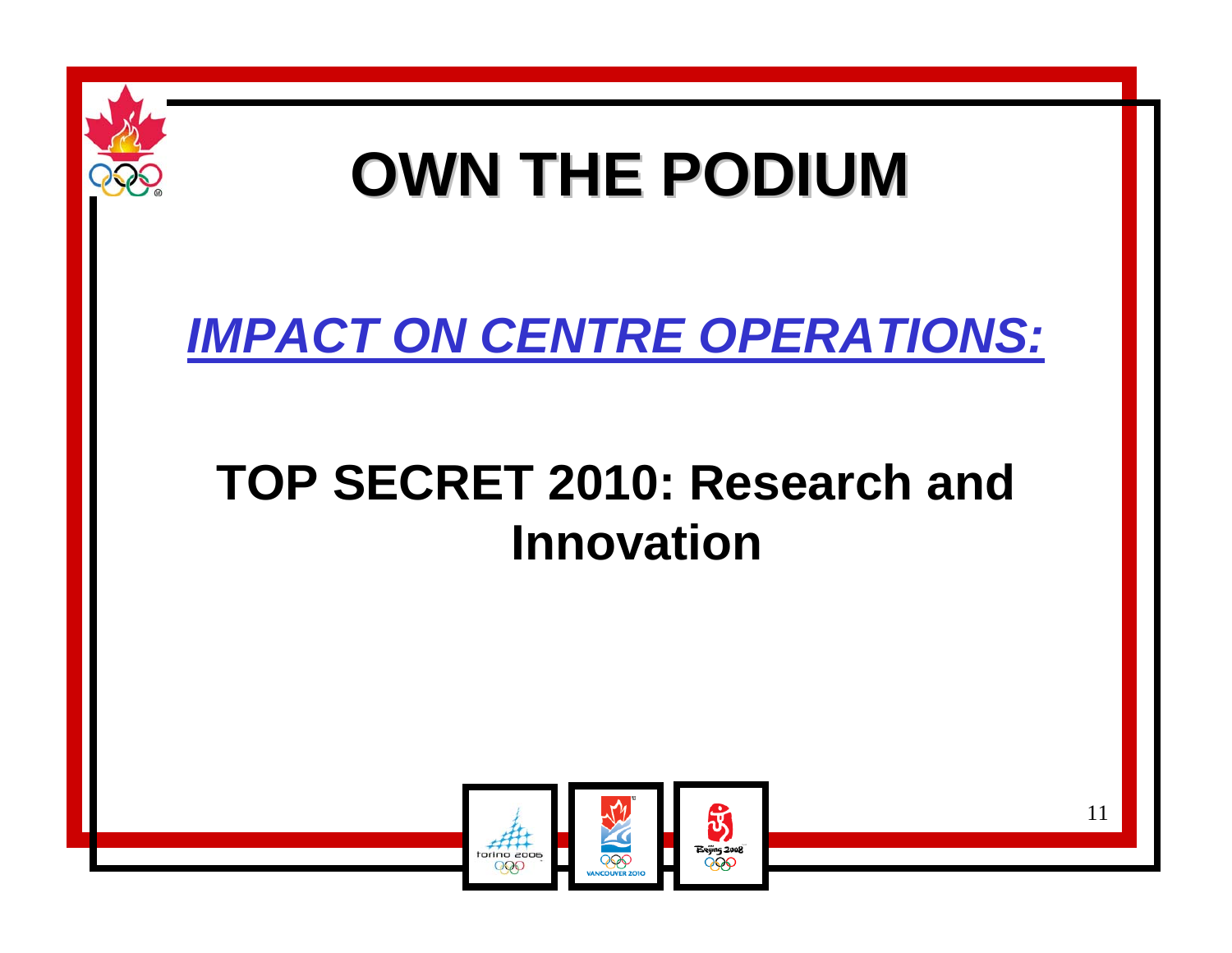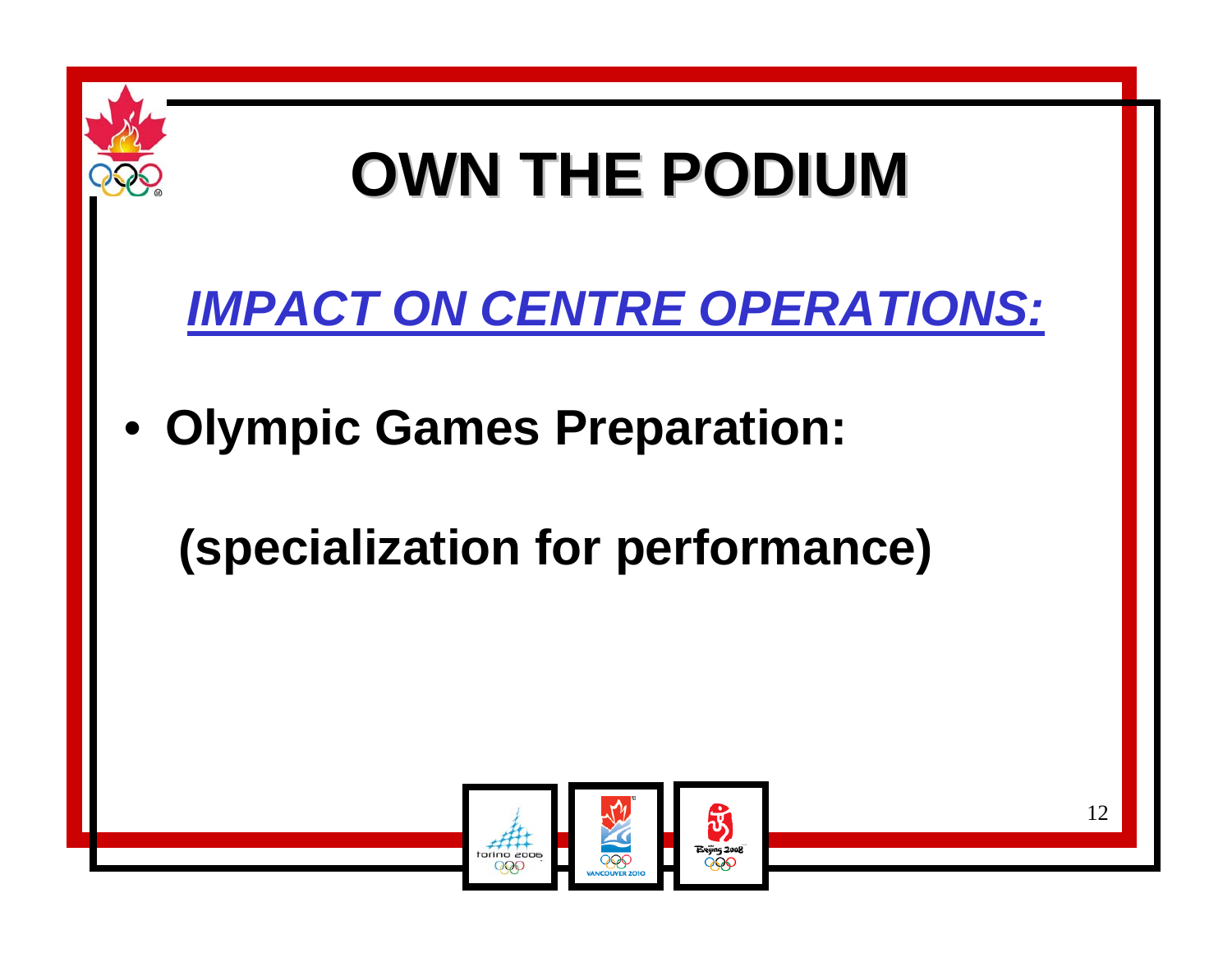

*AND WHAT ABOUT SUMMER OLYMPIC SPORT???:*

- *•* **SIMILAR ASSESSMENT BEING UNDERTAKEN FOR SUMMER OLYMPIC/PARALYMPIC SPORT**
- *•* **END RESULT - SUMMER OLYMPIC/PARALYMPIC SPORT PLAN - DEVELOPED BY DR. ROGER JACKSON**
- *•* **ANTICIPATE INCREASED OPPORTUNITIES FOR SPORT CENTRES AND EVOLUTION TO FACILITY - BASED SPORT INSTITUTES.**

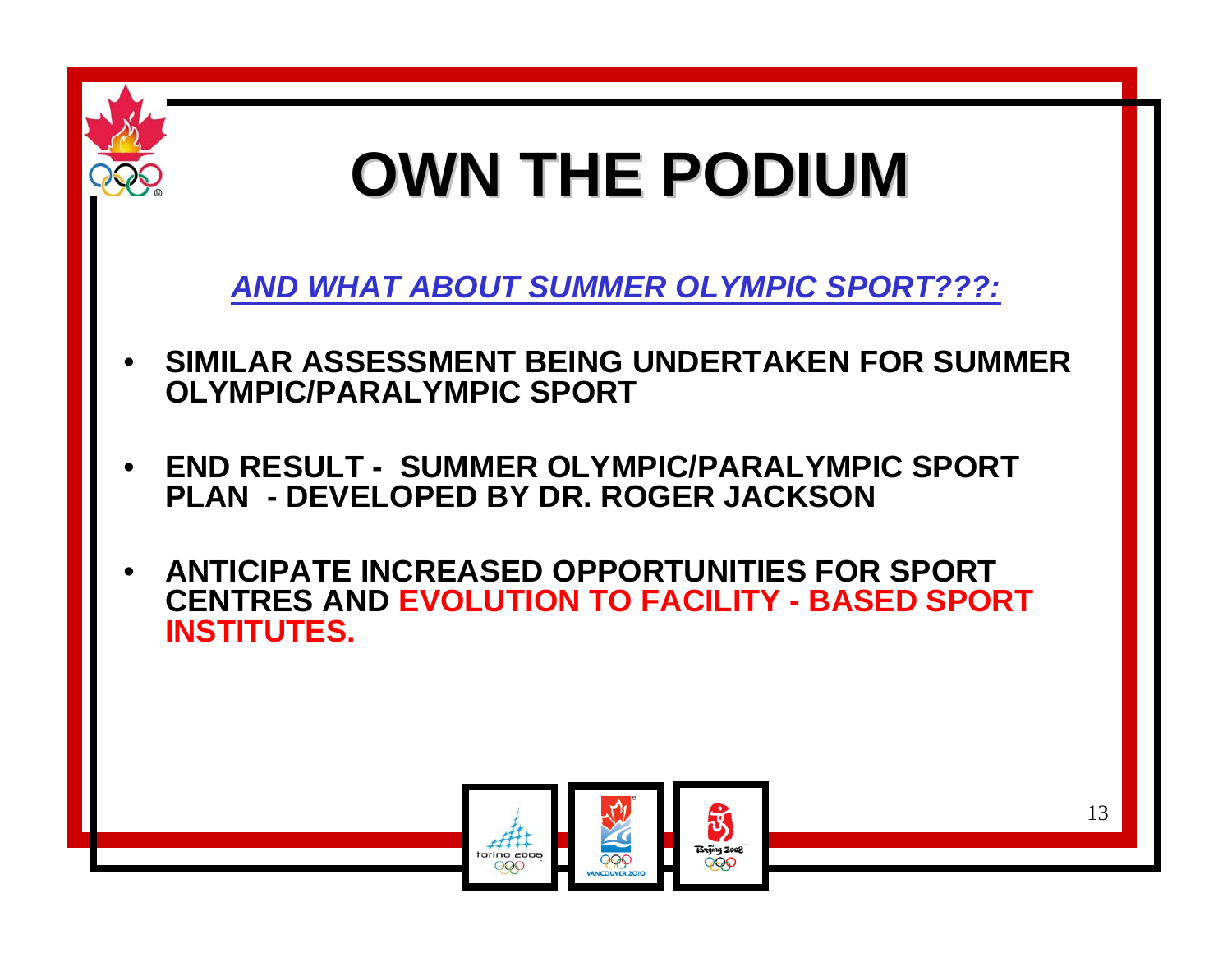

#### **NATIONAL SPORT INSTITUTES**

#### ACTIVITY AND PROGRESS:

- •MONTREAL: - Olympic Stadium feasibility study.
- •TORONTO: Feasibility study to create new facilities.
- •CALGARY: Ongoing efforts to secure funds for new facilities and enhancement of existing facilities.
- •VANCOUVER/VICTORIA: Creation of legacy facilities from 2010 Winter Olympics and enhancement of existing facilities in Victoria.